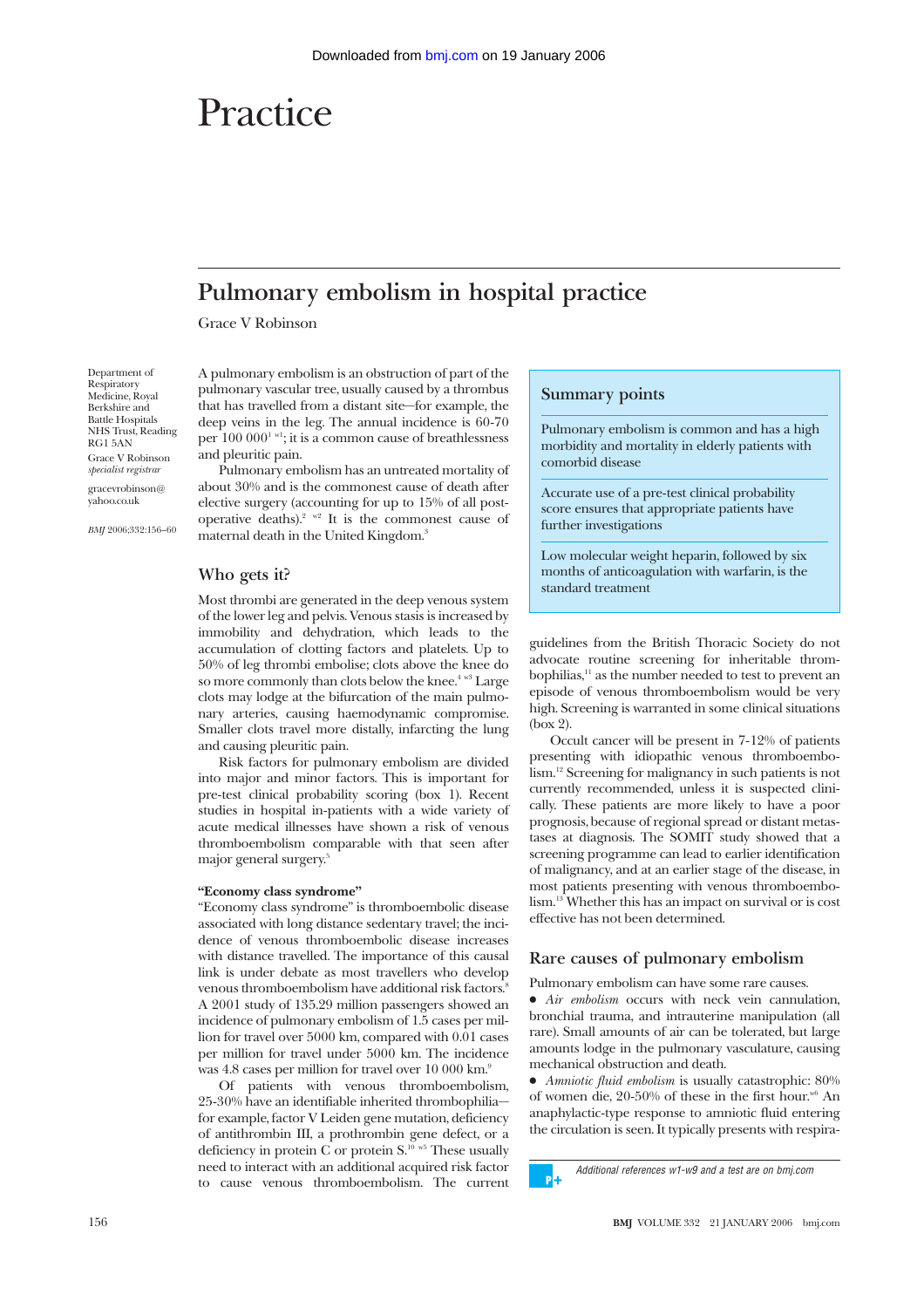

Computed tomographic pulmonary angiogram showing pulmonary emboli. The patient, an 85 year old woman, presented with sudden onset breathlessness and pleuritic pain, three weeks after surgery for a fractured neck of femur. She received anticoagulation treatment with warfarin and made a full recovery

tory distress and cardiovascular collapse. Treatment is supportive.

• *Fat embolism* occurs in association with fractures of the long bones, with fat droplets from the bone marrow released into the venous circulation. It presents with hypoxia and coagulopathy (a transient petechial rash may be seen) and neurological disturbance. Fat globules can be identified in the urine. Treatment is supportive.<sup>w7</sup>

# **Diagnosing pulmonary embolism**

#### **History and symptoms**

The prevalence of pulmonary embolism in people in whom the diagnosis is suspected is only about  $10\%$ .<sup>w8</sup>

#### **Box 1: Risk factors for venous thromboembolism**

Major risk factors for venous thromboembolism<sup>67 w4</sup> (relative risk increased five to 20 times) include the following.

- Major and abdominal surgery
- Lower limb orthopaedic surgery

• Obstetrics: late pregnancy (higher incidence with

- multiple births), caesarean section, pre-eclampsia • Malignancy: pelvic, abdominal, or metastatic
- tumours
- Lower leg problems: fracture, varicose veins
- Previous proved venous thromboembolism

Minor risk factors (relative risk increased 2-4 times include:

- Cardiovascular: congenital heart disease, congestive cardiac failure, hypertension, central venous access
- Oestrogens: oral contraceptive pill **(**especially "third generation" pills, which contain newer types of progestogen), hormone replacement therapy

• Miscellaneous: occult malignancy, neurological disability, obesity, thrombotic and myeloproliferative disorders, nephrotic syndrome, inflammatory bowel disease

#### **Box 2: When to test for thrombophilia**

Patients aged under 50 with recurrent idiopathic pulmonary embolism (those with more than one episode of proved venous thromboembolism, in whom no cause can be identified). Fifty per cent of these patients will have an identifiable thrombophilia.

Patients with a strong family history, where symptomatic venous thromboembolism has been proven in several family members in more than one generation.

No symptoms or signs are diagnostic. Dyspnoea and tachypnoea (a respiratory rate  $>20/m$ inute) are the commonest presenting features. The haemodynamic effects of a pulmonary embolus depend on the area of the pulmonary vascular tree obstructed and the pre-existing state of the myocardium and pulmonary parenchyma.

Hypoxia results from reduced cardiac output, low mixed venous PO<sub>2</sub>, and higher perfusion to the remaining alveoli, leading to mismatching of ventilation and perfusion  $(V/Q)$  in the unaffected lung. The hypoxia is greater in those with a larger, premorbid V/Q spread—for example, in patients with pre-existing lung disease. It is therefore possible for a young healthy person to have a normal PaO<sub>2</sub> and a normal alveolararterial (A-a) gradient after a pulmonary embolism.

Chronic thromboembolic disease typically presents with an insidious onset of breathlessness over weeks to months, owing to the increasing load of recurrent small volume clots.

Acute pulmonary embolism typically presents in four main ways (box 3).

### **Examination**

Examination findings include the following.

x Findings may be completely normal; but tachycardia (with a loud pulmonary component to the second heart sound and splitting of the second heart sound), with tachypnoea are common.

• The patient may present with atrial fibrillation, reduced chest movement (because of pain), or a pleural rub.

#### **Box 3: Presentation of acute pulmonary embolism**

• Circulatory collapse in a previously well patient (5%): hypotension, which can be accompanied by loss of consciousness. This is usually due to massive pulmonary embolism causing acute right heart failure

• Pulmonary infarction syndrome (60%): typically presents with pleuritic pain, with or without haemoptysis. Localising signs such as a pleural rub may also be present

• Isolated dyspnoea (25%): acute breathlessness without haemorrhage or circulatory collapse. This typically presents with sudden onset breathlessness in the presence of risk factors for pulmonary embolism

• Collapse, poor reserve (10%): usually in an elderly patient with limited cardiorespiratory reserve; a small pulmonary embolism can be catastrophic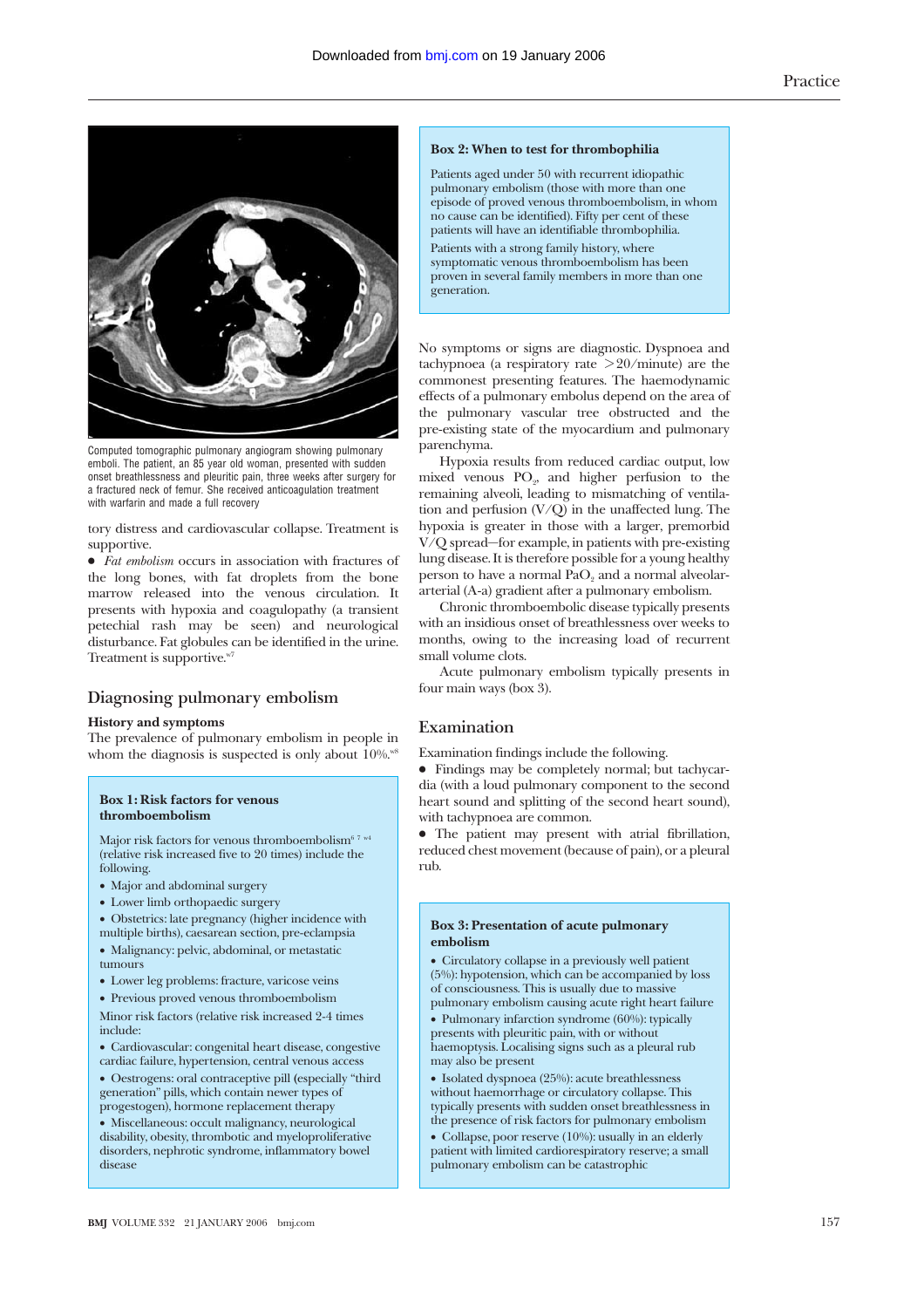$\bullet$  Hypoxia is common, but in young otherwise healthy individuals the oxygen saturation may be normal.

 $\bullet$  Signs of a deep vein thrombosis are present in about 25% of patients.

# **Investigations**

The diagnosis of acute pulmonary embolism includes a pre-test clinical probability score (box 4) and several investigations. The pre-test clinical probability score is an assessment of the clinical likelihood of pulmonary embolism, based on numerous clinical and risk factor markers. Several scoring systems exist; my example is from the guidelines of the British Thoracic Society for the management of suspected acute pulmonary embolism.<sup>11</sup>

The pre-test clinical probability score should always be used with a p−dimer test. A low or intermediate pretest clinical probability score, combined with a negative d−dimer result, has a 92% sensitivity at excluding pulmonary embolism. Experienced clinicians and their clinical instinct are as accurate as the pre-test clinical probability score in assessing the likelihood of pulmonary embolism.<sup>14</sup>

The diagnosis can be difficult in pregnancy. The standard pre-test clinical probability score should be used, recognising that pregnancy is a major risk factor for venous thromboembolism. The D-dimer test is of no use, as the value is raised (in the absence of pulmonary embolism) from about six weeks' gestation and remains raised until about three months after the birth. A chest radiograph is mandatory and should not be delayed because of concerns regarding radiation to the fetus, since computed tomographic pulmonary angiogram (CTPA) and V/Q scanning carry a greater risk of radiation. A Q scan is probably the safest for the mother and fetus. The risk of delayed or non-diagnosis may pose a greater threat to the mother and unborn child.

#### **First line investigations**

x *Electrocardiogram*—Non-specific changes are common; sinus tachycardia is commonest. Atrial fibrillation, right bundle branch block, anterior T wave inversion (indicating right ventricular strain) are

#### **Box 4: Assessment of pre-test clinical probability**

A standard assessment of pre-test clinical probability might include the following.

A. The patient has clinical features compatible with pulmonary embolism (raised respiratory rate, which may be accompanied by haemoptysis, pleuritic chest pain, or both)

Plus two other factors:

1. Firstly, the absence of another reasonable clinical explanation

2. Secondly, the presence of a major risk factor

#### **Assessment**

A. PLUS 1. AND 2.: high pre-test clinical probability A. PLUS 1. OR 2.: intermediate pre-test clinical probability

A. ALONE: low pre-test clinical probability

common. The  $S_1Q_3T_3$  pattern (where the electrocardiogram shows an S wave in V1, a Q wave in lead III, and T wave inversion in lead III) is uncommon.

x *Chest radiograph*—No specific features are characteristics in pulmonary embolism. Small effusions are present in 40% of patients.

x *Arterial blood gas measurements* may be normal. Hypoxia and hypocapnia, with an increased A-a gradient, is common.

• *D-dimer test*—This is useful only in excluding pulmonary embolism and should be used only with the pretest clinical probability assessment. D-dimers are released as a result of fibrinolysis and indicate the presence of intravascular thrombus.

A negative p-dimer test result reliably excludes pulmonary embolism in patients with a low pre-test clinical probability, who then do not need further investigation. A negative test is unhelpful in patients with a high clinical probability (and should therefore not be done in this situation). The clinical utility of d-dimer testing in excluding venous thromboembolism depends on the sensitivity of the assay used. $w<sup>9</sup>$ 

A positive result or intermediate or high pre-test probability needs further investigation. The D-dimer test becomes less useful the longer a patient has been in hospital (false positives), because of clot formation at venepuncture sites and venous stasis owing to bed rest.

x *Computed tomographic pulmonary angiogram*—Now recommended as the initial imaging technique in suspected non-massive pulmonary embolism. It has a sensitivity of more than 95% and enables an alternative diagnosis to be made if pulmonary embolism is excluded.

x *Isotope lung scan* (ventilation/perfusion (V/Q) scan)—This is mostly now superseded by the computed tomographic angiogram. It may be useful as a first line imaging investigation only in patients with a normal chest radiograph and with no concurrent cardiopulmonary disease.

Scans are reported as low, intermediate or high probability, and the report's meaning must be interpreted in light of the pre-test clinical probability score. Further imaging (usually a computed tomographic pulmonary angiogram) is necessary for patients in whom the scan is indeterminate or lung scan and clinical probability are discordant.

#### **Second line investigations**

• *Leg ultrasound scan*—Up to 50% of patients with a clinically obvious deep vein thrombosis will have a high probability V/Q scan, and conversely around 70% of patients with proved pulmonary embolism will have a proximal deep vein thrombosis.

x *Conventional pulmonary angiogram—*This investigation is needed very rarely and is performed in specialist centres only.

x *Computed tomographic venography*—This investigation can be combined with computed tomographic pulmonary angiogram to image the leg veins simultaneously.

x *Echocardiogram*—This investigation is diagnostic only in massive pulmonary embolism but can also give prognostic information.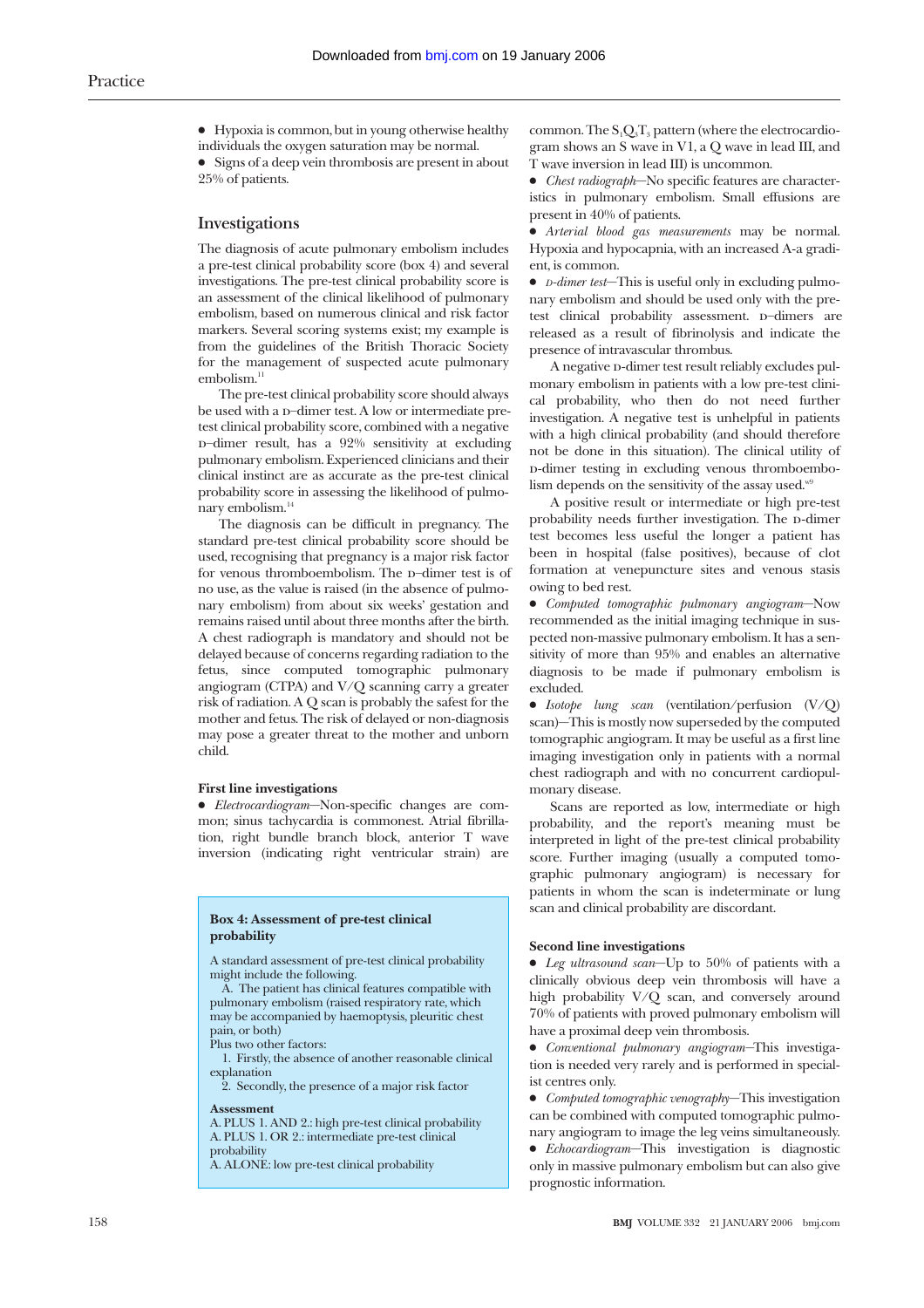# **How should pulmonary embolism be treated?**

#### **Supportive treatment**

Supportive treatment is vital for all patients with suspected pulmonary embolism; oxygenation and an adequate circulation need to be maintained.

#### **Anticoagulation**

Treatment with low molecular weight heparin should be started in patients with a high or intermediate pretest clinical probability score before imaging. One randomised controlled trial has shown no difference between low molecular weight heparin (tinzaparin) and unfractionated heparin (such as intravenous heparin) in mortality or further episodes of venous thromboembolism in a group of 612 patients with symptomatic pulmonary embolism.15 A similar study in patients ( $n = 200$ ) with a proximal deep vein thrombosis and no clinical symptoms of pulmonary embolism, but a high probability  $V/Q$  scan, showed a lower rate of recurrent venous thromboembolism in patients treated with a fixed dose of low molecular weight heparin once daily (0 out of 97) than in those treated with intravenous heparin  $(7/103; P = 0.01)$ .<sup>16</sup> Bleeding complications did not differ between the two treatment groups, but the study was underpowered to detect a clinically important difference.

Oral anticoagulation should be started once a pulmonary embolism has been proved. A small randomised controlled trial  $(n=35)$  compared heparin and warfarin with no anticoagulation.17 No one died in the group receiving anticoagulation treatment (0/16), but mortality reached 26% (5/19) in the group treated conservatively. This gives a number needed to treat of 4 (95% confidence interval 2 to 16).

An international normalised ratio (INR) of 2.0-3.0 should be aimed for. No randomised controlled trials exist to guide the intensity of anticoagulation, and this has been extrapolated from randomised controlled trials in deep vein thrombosis. Higher bleeding rates are seen with higher INRs (3.0-4.5), and recurrence rates are not much different with lower INRs (for example, 2.0-3.0).

Two trials—the prevention of recurrent venous thromboembolism (PREVENT) trial<sup>18</sup> and the extended low intensity anticoagulation for thromboembolism (ELATE) trial<sup>19</sup>-have been undertaken to evaluate the efficacy and safety of low-intensity warfarin (INR 2.5) after a first episode of venous thromboembolism. Both trials showed that low intensity warfarin offers substantial protection against recurrent venous thromboembolism, but only the ELATE trial included a standard intensity arm. No consensus exists on which patients with venous thromboembolism should be treated with low dose, long term warfarin; one of the difficulties is in identifying which patients will have a future thromboembolic event.

Usual length of treatment is three or six months for a first idiopathic pulmonary embolism. No guidelines exist for length of treatment for recurrent idiopathic pulmonary embolism; this depends on the individual, the risk of recurrence, and the risk of bleeding on warfarin.20 Lifelong anticoagulation may be recommended for patients with persisting risk factors.

The CLOT study assessed anticoagulation with warfarin or low molecular weight heparin (dalteparin) in patients with cancer and acute venous thromboembolism.21 The study showed that six months' treatment with dalteparin was more effective than six months of oral anticoagulation in reducing the risk of recurrent thromboembolism, without an increased risk of bleeding.

Warfarin is contraindicated in pregnancy; low molecular weight heparin should be used instead.

Ximelagatran is a new oral direct thrombin inhibitor that does not need anticoagulation monitoring. It has a wide therapeutic range but deranges liver function in up to 6% of patients, and therefore needs monitoring of liver function tests. It is now licensed in some European countries for venous thromboembolism prophylaxis, but not yet in the UK or United States.<sup>22</sup>

*Flight prophylaxis*—Current British guidelines suggest considering aspirin or low molecular weight heparin, or formal anticoagulation, for people at high risk of pulmonary embolism (people with previous venous thromboembolism or malignancy).11 Limited evidence supports this.

*Thrombolysis*—Current guidelines from the British Thoracic Society recommend thrombolysis for acute massive pulmonary embolism $11$ -that is, pulmonary embolism causing cardiovascular collapse. In practice, this is given in the situation of imminent cardiorespiratory arrest. An intravenous bolus injection of 50 mg of alteplase is suggested. For submassive pulmonary embolism, the treatment is more controversial; some evidence now supports the use of thrombolysis for haemodynamically stable, submassive pulmonary embolism, in association with pulmonary hypertension or right ventricular dysfunction. The dose of alteplase recommended is 100 mg, given intravenously over 90 minutes.<sup>23</sup>

A very small number of patients with recurrent venous thromboembolism despite adequate anticoagulation may benefit from having a filter placed in the inferior vena cava. This may also be indicated in patients who survive acute massive pulmonary embolism in whom a second pulmonary embolism may be fatal and in patients with acute venous thromboembolism (in whom there are absolute contraindications to anticoagulation).

Bleeding is the main risk of warfarin. A 2003 metaanalysis quantified the risk of bleeding on oral anti-coagulants: for patients treated for three months or longer, the case-fatality rate of major bleeding was 9.1% and the rate of intracranial bleeding was 0.65 per 100 patient-years. $24$ 

# **Follow-up**

Patients are usually followed up at about six weeks after discharge and should have regular INR monitoring. Closer outpatient follow-up may be recommended if the patient has serious comorbidities or if anticoagulation was difficult in hospital. Final follow-up is usually at the end of the period of warfarin treatment, to ensure the absence of ongoing symptoms indicating chronic thromboembolic disease. This